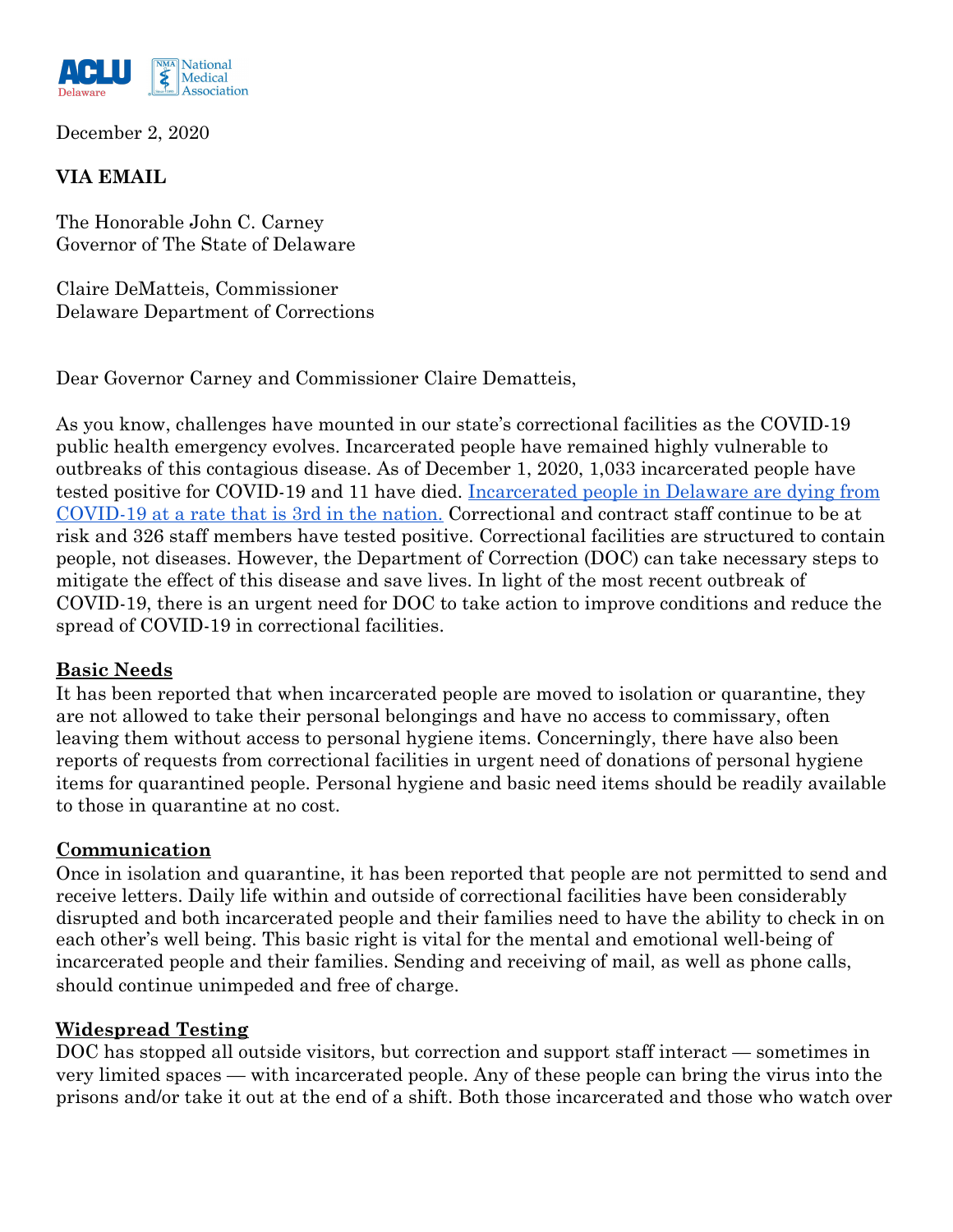

them are at risk for contracting the virus, which is why it is important to have policies in place that will minimize this risk for everyone's safety. We urge you to implement widespread testing of incarcerated people and correctional staff and strict enforcement of mask mandates for correctional staff. In addition, any copay to see medical staff during this public health crisis must be waived. It is in everyone's interest that sick people are identified and cared for without hesitation.

Delaware must also downsize the footprint of the prison population and minimize new admissions, as it is crucial to reducing the level of risk for people within the facilities and for the community. Our correctional facilities continue to face staff coming to work despite being ill and disruption to the medical or food supply. This greatly impacts the personnel's capacity to run facilities during a national pandemic.

The Governor and Commissioner should, where it is in your power to, and is in line with public safety and the success of the inmate, expedite the release of:

- Anyone identified by the CDC as particularly vulnerable (over the age of 60 and individuals with immune deficiencies, chronically ill, infirm) whose sentence would end in the next two years;
- Anyone whose sentence would end in the next 6 months;
- Anyone being held pre-trial for inability to post bail; and
- Anyone incarcerated on a probation revocation based on a technical violation.

These measures also include ensuring the efficient operation of the Board of Parole, which just had their first meeting in October 2020 after not functioning for at least 8 months. As COVID-19 continues to surge nationally and in our state, state leaders in our neighboring states recognize how critical reducing the footprint is: [Maryland](https://www.npr.org/sections/coronavirus-live-updates/2020/11/19/936656264/maryland-governor-orders-early-release-of-inmates-to-stem-spread-of-coronavirus)'s Governor made 1,200 incarcerated people eligible to return home early to slow the spread of COVID-19. [New Jersey](https://www.nytimes.com/2020/11/04/nyregion/nj-prisoner-release-covid.html) leaders allowed 2,258 incarcerated people to return home in a single day, with plans to reduce the prison population by 1,000 more in the coming weeks and months.

We urge you to ensure that when processing releases, the DOC coordinates with local service providers such as re-entry stakeholders, inpatient chronic-care facilities, Medicaid, and public health experts from the Division of Health and Social Services (DHSS) to ensure that people who are released from prison have a safe, accessible place to live, a livable income, and access to healthcare. Additionally, we request that all criminal legal system agencies and actors who are part of the state's coronavirus response maintain transparency and release timely information in regards to the plans to ensure the safety of this vulnerable population.

We are available to discuss other measures to mitigate the spread of COVID-19 within prisons. First and foremost, we hope that facility conditions improve for those who are incarcerated. We also hope you will act to protect those people in our correctional facilities who do not present a safety risk if they were released and who are able to safely quarantine at their homes.